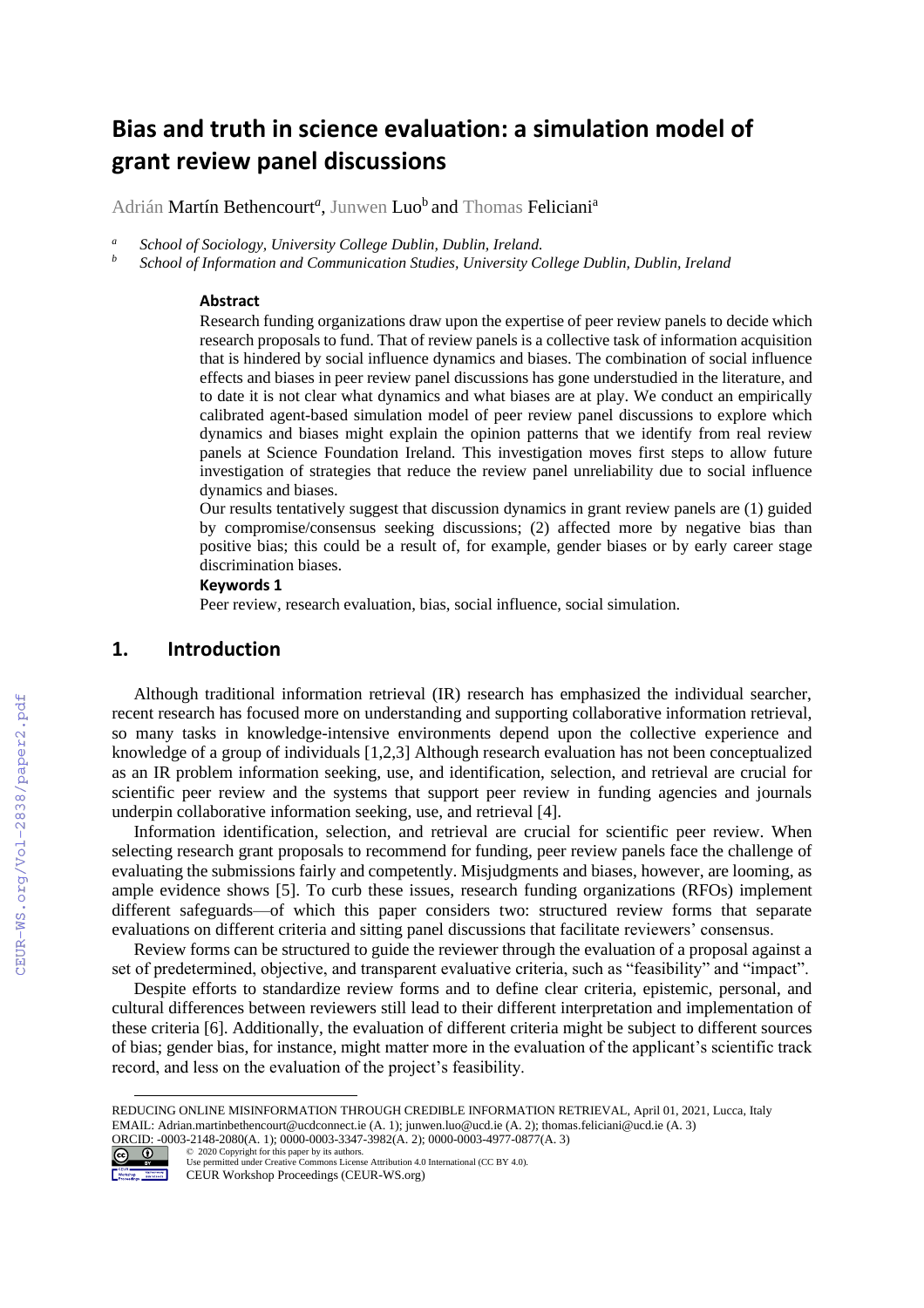The second safeguard deserves scrutiny, too. Sitting panel discussions often take place at a review stage where panel members exchange their opinions about the proposals and collectively reach a sound final panel judgment; such a discussion is often moderated by a panel chair. There is increasing awareness that group dynamics in small deliberative groups such as juries, online fori, and indeed peer review panels [7,8] can be detrimental to effective groupthink and collective decision making.

In this paper we examine these three elements and their interaction: biases, evaluation criteria, and social influence dynamics in review panel discussions. We investigate which combinations of biases and social influence dynamics are responsible for the criterial opinion shifts as we identified from the structured review forms filled before and after the panel discussions.

This is achieved in three steps. First, we develop an agent-based simulation model (ABM) of panel discussions that incorporates the three ingredients (biases, criteria, influence dynamics). This model is empirically calibrated according to the real panel data at Science Foundation Ireland (SFI). Second, we empirically identify and measure reviewer opinions on individual criteria based on their textual review sentiments before and after the panel discussions (see more details in section 4.1). Third, taking these opinion distributions as a reference, we use the ABM to find which combinations of biases and influence dynamics during the panel discussion may reproduce the change of reviewer opinion distribution.

The next sections elaborate on the conceptual ingredients of the model: biases and criteria (Section 2), and influence dynamics in panel discussions (3). Section 4 explains how empirical data were collected and outlines the simulation model. Results are presented in Section 5, and their implications are discussed in Section 6.

## **1. Bias in peer review and evaluation criteria**

While most researchers agree peer review to be the most reliable instrument for science evaluation [9,10] evidence on peer review (in academic journals and RFOs alike) shows that the system suffers from bias against novel research [11,12], females [13,14,15], young researchers [16], and ethnic and linguistic minorities [17]. Crucially, even small review biases and errors can negatively impact the decisions of the review panel [18,19]. This can in turn accelerate a self-perpetuating uneven distribution of resources in science that favors privileged few: a phenomenon known as Matthew effect [20].

Crucially, biases might affect reviewer evaluation not only directly (e.g. by influencing reviewer's opinion of the evaluated proposals), but indirectly, too. A debate among reviewers on the merit of a submission might in fact amplify (or, conversely, curb) the effect of individual biases. Here we explore the potential interplay between reviewer biases and influence dynamics in review panel discussions.

To explore this idea, we distinguish between three classes of bias: negative, positive, and ambivalent bias. Negative bias encompasses those forms of bias that lead to a more severe than fair evaluation of submissions. Intuitive examples include bias against female, early-career, or non-native Englishspeaking applicants: when these forms of biases are at play, these discriminated groups are treated less favorably than deserved [21] Positive bias, by contrast, is what leads to evaluations that are more positive than fair. Examples include old-boyism, or bias in favor of applicants from very prestigious institutions [22,16]. Last, ambivalent bias describes forms of bias that sometimes play against and sometimes in favor of some applicants. Conservatism is a typical example of ambivalent bias: in grant peer review novel proposals are often treated favorably—however, novelty may come with high risk and less feasibility that conventional reviewers might be biased against [23].

Structured review forms at RFO are typically divided in separate sections, each allowing reviewers to provide comments on a specific evaluation criterion. In our studied funding programme at SFI, review forms are structured around three criteria: 'applicant', 'research programme', and 'potential for impact'. To evaluate these different criterion, reviewers may consider different aspects of a proposal with probably different types of bias. For example, the applicant's track record will likely be more relevant for the evaluation of the criterion "applicant" than others. Thus, it is reasonable to expect that the review bias related to applicants' gender, career stage would mostly affect the panel discussions and opinion change on 'applicant' criterion; the bias on proposals' novelty might play the most on 'research programme' discussion.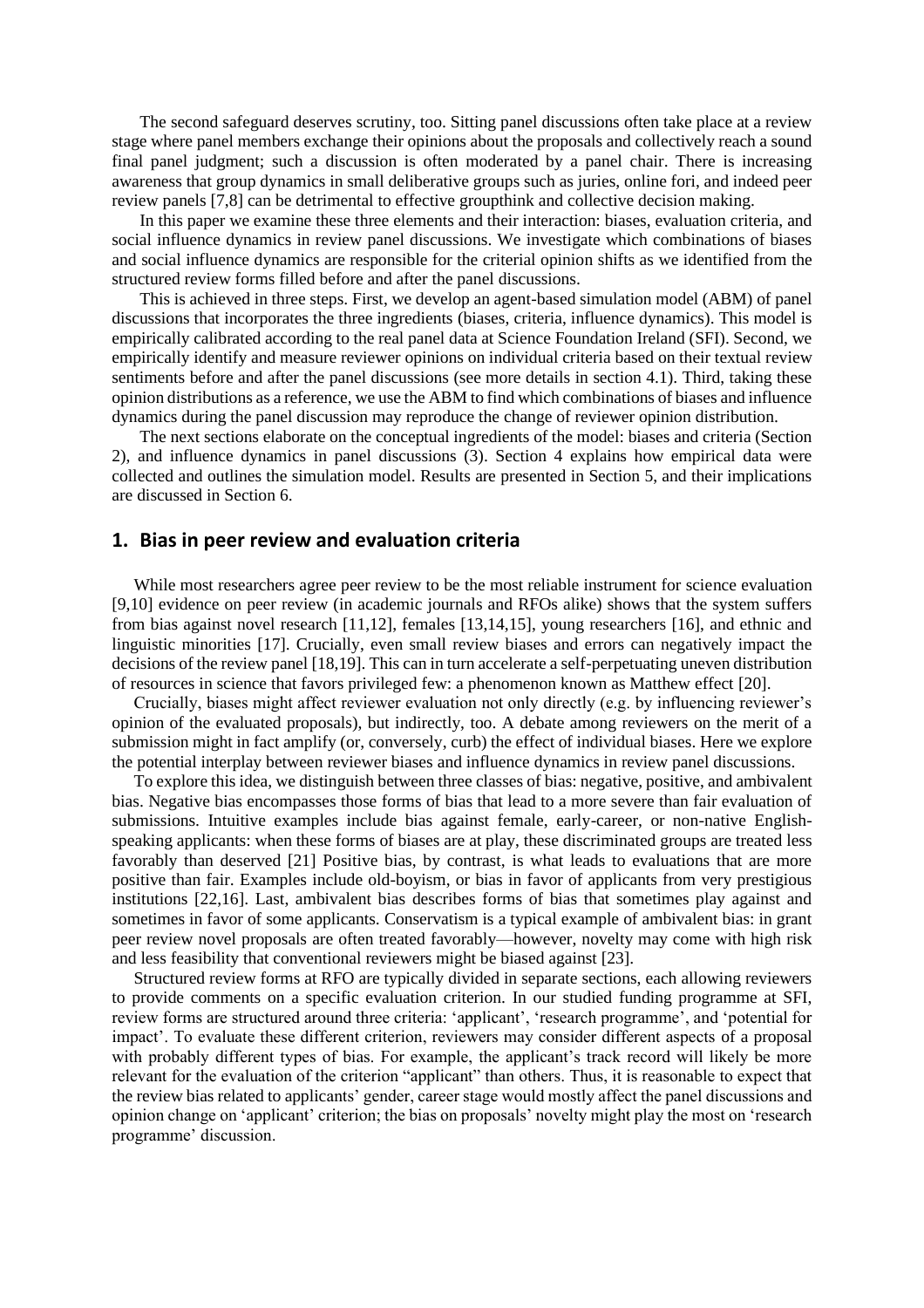### **2. Social influence dynamics**

Interaction is the defining feature of sitting panels, where reviewers discuss proposals together, jointly forming their opinions. We study how social influence dynamics may affect panel discussions and reviewer opinion distribution.

For many RFOs, the stated function of panel discussions is to allow reviewers to bridge their differences and find a consensus over the true merit of the evaluated proposals. Even where consensus is not the explicit mandate by the RFO, a reduction in opinion differences is still often expected, or identified from panel discussions [24]; this is the reason why low inter-rater reliability is often regarded as a mark of inefficient or unreliable panel review processes [25,26].

To reflect the idea of consensus-seeking panel discussions, we focus on one prominent type of opinion dynamics that explains the convergence of opinions: assimilative models [27]. Grounded in the theories of social conformity, persuasion, and cognitive dissonance [28,29,30] assimilative dynamics represent the idea that, by interacting, individuals tend to reduce their attitudinal and behavioral differences. Section 4.2 presents a computational model of assimilative dynamics that builds on the established literature on assimilation.

A prominent role in peer review panel discussions is that of the panel chair: the person whose role is to moderate and facilitate the panel discussion in a fair and balanced manner [24]. Panel chairs can promote a discussion that is structured, effective, or otherwise conducive to productive interactions between reviewers. When the chair fails in this task, the panel discussion might be less likely to find a balanced consensus [31,11]. In our study, we treat the role of the panel chair as a proxy for how effective the discussion is at tempering the most extreme views expressed in the panel, ultimately enabling the emergence of consensus via assimilative opinion dynamics.

# **3. Methods**

The panel discussion process is a complex phenomenon in which many interdependent actors and factors are involved. Hence the method of social simulation (ABM specifically) becomes useful to explore the interactions between the actors and factors and the effects of the interactions towards the distribution of reviewers' opinions. We build our ABM to incorporate the multiple and interdependent actors and factors, and calibrate the model based on empirical data on real SFI panels.

# **3.1. Qualitative coding of reviews as proxies of reviewer opinions**

We use empirical data from a 2016 funding scheme by SFI called "Investigators Programme". Its review process is organized in two stages: first, a postal review stage where individual reviewers provided their evaluations autonomously without any interaction and second, a sitting panel review stage. At the end of panel discussions, panel members would write down their individual evaluations vis-à-vis the three evaluation criteria. SFI provided the same structured review forms for both postal reviewers and panel members.

We conducted qualitative coding of the textual review sentiments from both postal and sitting panel review forms to represent individual reviewers' opinions on the evaluation criteria before and after the panel discussion [32]. Our qualitative coding of review sentiments uses the 5-point scale: very negative, moderate negative, neutral, moderate positive, and very positive. All reviews were coded by two team members. Internal training and a pilot exercise ensured a satisfactory level of inter-coder reliability. Furthermore, all instances where the two coders disagreed on how to code the sentiment of a specific text were resolved through discussion.

We exploit the differences of review sentiments on the three evaluation criteria to calibrate reviewers' opinion distribution at the start and at the end of the panel discussion. Even though the two review stages are performed by two different sets of reviewers, this study attributes the differences in the reviewer opinion distribution between first and second stage to the panel discussion process. With the ABM we explore what review bias and social influence dynamics during the panel discussion could better explain the differences between the two opinion distributions.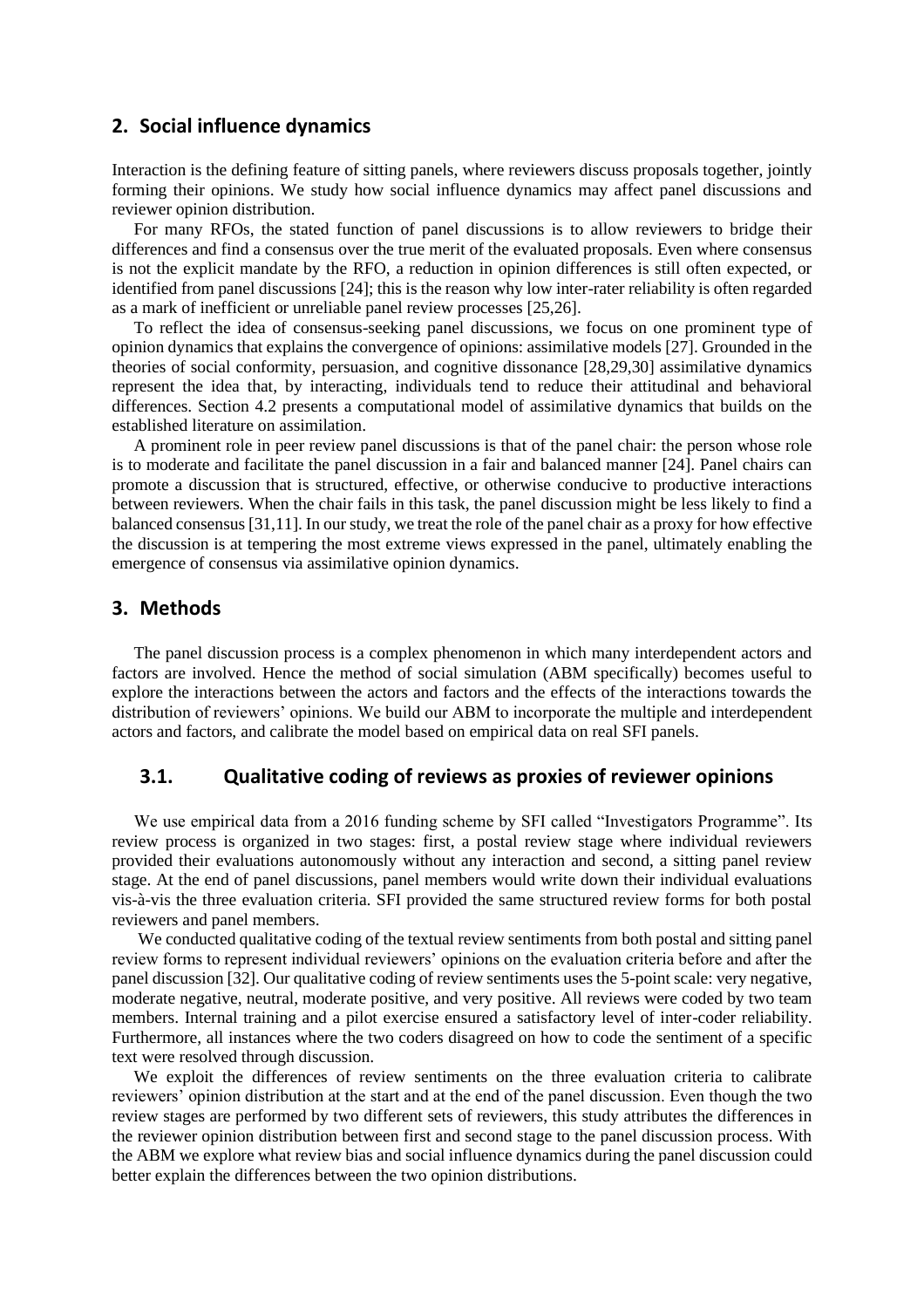# **3.2. Agent-based model of assimilative dynamics**

Following the overview provided in Figure 1, each simulation run simulates the discussion between N reviewers about on one of the evaluation criteria regarding a proposal. N is set to  $\{3, 4, 5\}$ , which is the size of typical SFI review panels. The simulation is initialized by assigning reviewers an initial opinion on how to grade the proposal on the given evaluation criterion. These are based on the sentiment of reviews from the first postal review stage (pre-discussion). Sentiment is expressed as a value in the range [0,1] in steps of 0.25: this corresponds to the 5-point scale of our qualitative coding, where 0 represents "very negative" and 1 "very positive". From the bag of sentiments on the given evaluation criterion (taken from all reviews of any proposal), we randomly draw each reviewer's initial opinion with uniform probability. This results in an opinion distribution that resembles how sentiments are distributed across reviewers who have not yet interacted with one another.





Once the initial opinions are generated, the simulation determines whether and how bias will influence the discussion. Bias has a valence (positive or negative), a level of strength, and a probability to be at play. Technically, we denote bias as *ε*, and we determine its value in different steps. First, the simulation performs a random trial, where bias is determined to be positive, negative or null depending on the probabilities of a negative, positive, or null bias (which are three model parameters - see Table 1). Whichever bias is drawn, its strength (or "magnitude") is another model parameter. This setup allows to model the three classes of biases (positive, negative, and ambivalent) for all three criteria, so that we can determine which class of bias might be most prevalent during the discussion of each criterion. These three classes of biases and their parameterization in the model are summarized in Table 2. Once opinions are initialized and a level of bias ε is set, the discussion is simulated. This happens in 10 simulated discrete time points, following the assimilative opinion dynamics adapted from [27]. During each time point, reviewers synchronously update their opinion. For reviewer *i* at time point *t*, the opinion at the next time point  $(o_{i,t+1})$  is:

$$
o_{i,t+1} = o_{i,t} + \varepsilon + \rho \frac{1}{N-1} \sum_{j \neq i} (o_{j,t} - o_{i,t})
$$
\n(1)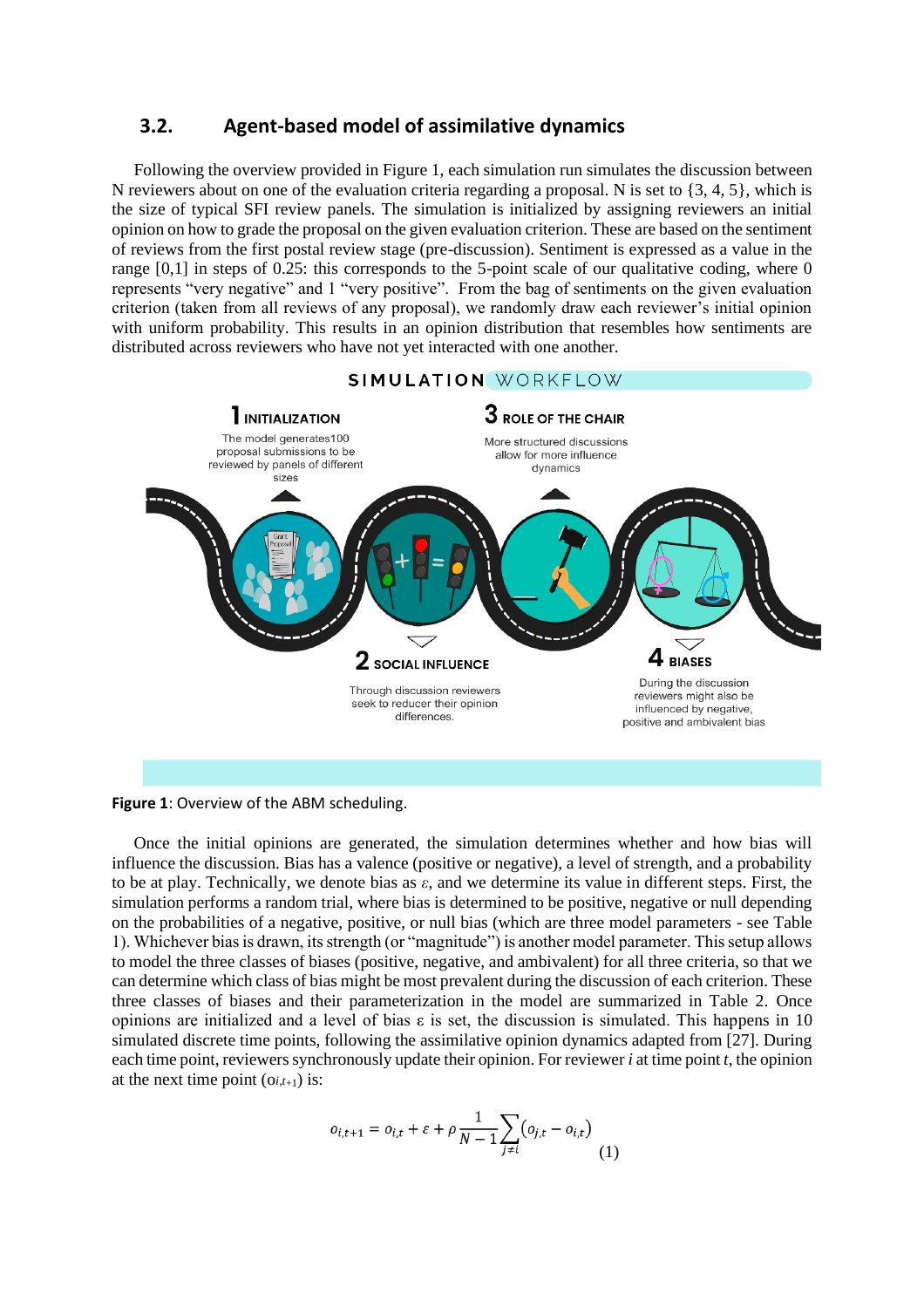where *ρ* ∈[0,1] is rate of opinion change - a proxy for how effective the discussion is, how open-minded are the discussants, and ultimately how competent is the panel chair at moderating the discussion. Thus, at every time step, agents will update their opinion to move closer to the average opinion among the other panelists, and non-null bias exerts an influence that continuously pushes the agents in one or the other direction. Note that when *ε* ≠ 0, opinions may be pushed outside of the interval [0,1]. To prevent this, opinions exceeding the range [0,1] are truncated.

Table 1 illustrates the parameter space we explored. For each unique parameter configuration, we simulated 300 independent runs (100 for each evaluation criterion) with unique initial random seeds.

| Parameter space overview |       |                               |  |
|--------------------------|-------|-------------------------------|--|
| Parameter                | Label | Value                         |  |
| Number of proposals      |       | 100                           |  |
| Number of reviewers      | N     | 3, 4, 5                       |  |
| Number of interactions   |       | 10                            |  |
| Panel chair strength     | ρ     | 0.025, 0.05                   |  |
| Bias probabilities       |       | Positive: 0, 0.25, 0.5        |  |
|                          |       | Negative: 0, 0.25, 0.5        |  |
| Bias strength            | ε     | Positive: 0.025, 0.05, 0.1    |  |
|                          |       | Negative: -0.025, -0.05, -0.1 |  |

#### **Table 1**

| ahle |  |
|------|--|

Biases: examples and parameterization.

| <b>Bias</b> | Corresponding parameter<br>values                                       | Example                                                                                                               |
|-------------|-------------------------------------------------------------------------|-----------------------------------------------------------------------------------------------------------------------|
| Negative    | probability of positive bias = 0,<br>probability of negative bias > 0   | Bias against female applicants<br>$[15]$ .                                                                            |
| Positive    | probability of positive bias > 0,<br>probability of negative bias = $0$ | Old-boysm [22].                                                                                                       |
| Ambivalent  | probability of positive bias > 0,<br>probability of negative bias > 0   | Conservatism: innovativeness<br>can at times be a desired<br>quality of proposals, and<br>sometimes pose a risk [23]. |

# **3.3. Outcome variable: the similarity index**

To determine which conditions and biases might be at play in real-world peer review panels, we define a fitness function with which to measure the performance of each parameter configuration. A fitness function informs us on which parameter configuration(s) produce opinion distributions more similar to the empirical distributions at the end of panel discussions.

This is achieved in five steps. First, for each parameter configuration and for each criterion, we fill a bag with the opinions of all the reviewers from all simulation runs under the given parameter configuration. Second, for simplicity of interpretation of the results, we discretize all the generated opinions to match a 5-point scale (integers in [1,5], where higher values signify more positive sentiment). Third, we calculate the relative frequency of each of the five integers among both simulated opinions and empirical post-discussion opinions. Fourth, for each of the five integers, we take the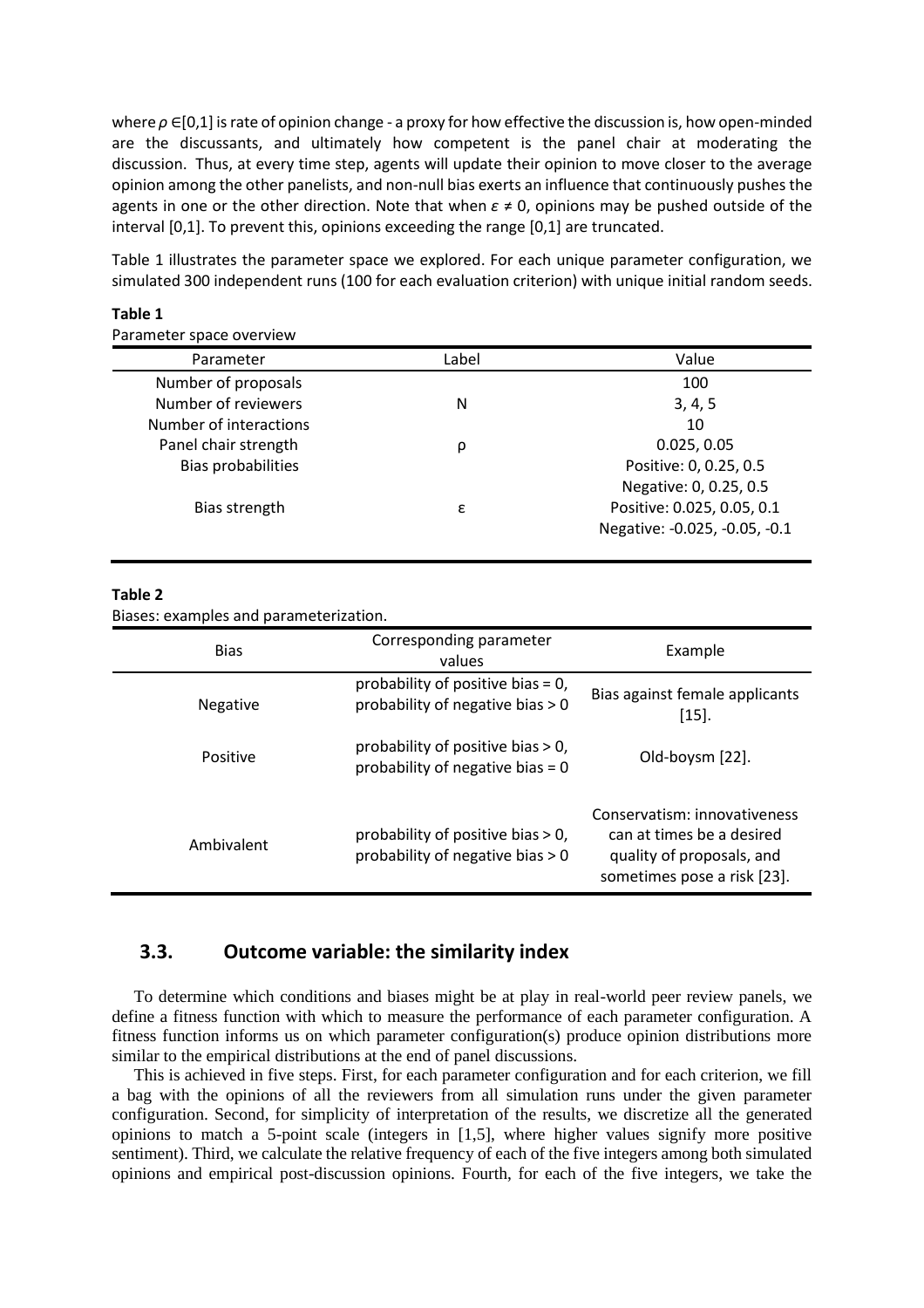absolute difference between its two relative frequencies. Last, fitness is calculated as 1 - the average of the five absolute differences. We call this measure similarity, because it ranges in [0,1], and values closer to 1 are given to parameter configurations that generate opinion distributions more similar to the empirical ones at SFI panels.

For each parameter configuration, we calculate the similarity score for each evaluation criterion separately: this allows us to determine which kinds of biases are more likely at play in the discussion over which evaluation criterion. For completeness, we also calculate the similarity by averaging across the three criteria.

## **4. Results**

We first examine the empirical opinion distributions before and after the discussion: these are the opinions at the end of the first stage, which we use to initialize opinions, and at the end of the second stage, which we use to calculate the fit of, or similarity with, the distribution from the simulations. Figure 2 shows the opinion distributions for each aggregation criterion separately: at the top, before the discussion (grey); at the bottom, after the discussion (blue).

For all three evaluation criteria, we found a positive correlation between the two stages  $(R2 > 0.25,$ p-value < 0.01). At the same time, Figure 2 shows that the opinion distributions are different before and after the panel discussion. After a discussion, opinions tend to follow a bell-shaped distribution; they are overall less positive, and extremely positive scores are seen more rarely.



**Figure 2.** Distribution of empirical opinions before (top) and after a panel discussion (bottom). The difference between the two distributions can be attributed to influence dynamics at play during the panel discussion.

Next, we point our attention to whether the simulation model can replicate the opinion distribution in real panels. We do so by calculating the similarity between the opinion distributions from the simulation and from real panels (i.e. the empirical distribution after the discussion). We calculated the similarity for each parameter configuration averaging across all simulation runs with that configuration.

First, we look at the overall similarity score for each parameter configuration, averaging across the three criteria. The similarity index took values between 0.95 and 0.67 - thus, some parameter configurations produce simulated discussions that yield opinion distributions very similar to those of real-world panel discussions. Figure 3 shows the opinion distribution for the parameter configuration with the best fit:  $N = 5$ ;  $\rho = 0.05$ ;  $\varepsilon = 0.025$  (positive bias) and -0.1 (negative bias); probability = 0.25 (positive bias) and 0.25 (negative bias). Even this most realistic parameter configuration does not fully reproduce all the features of the empirical distribution. This is most evident for the evaluation criterion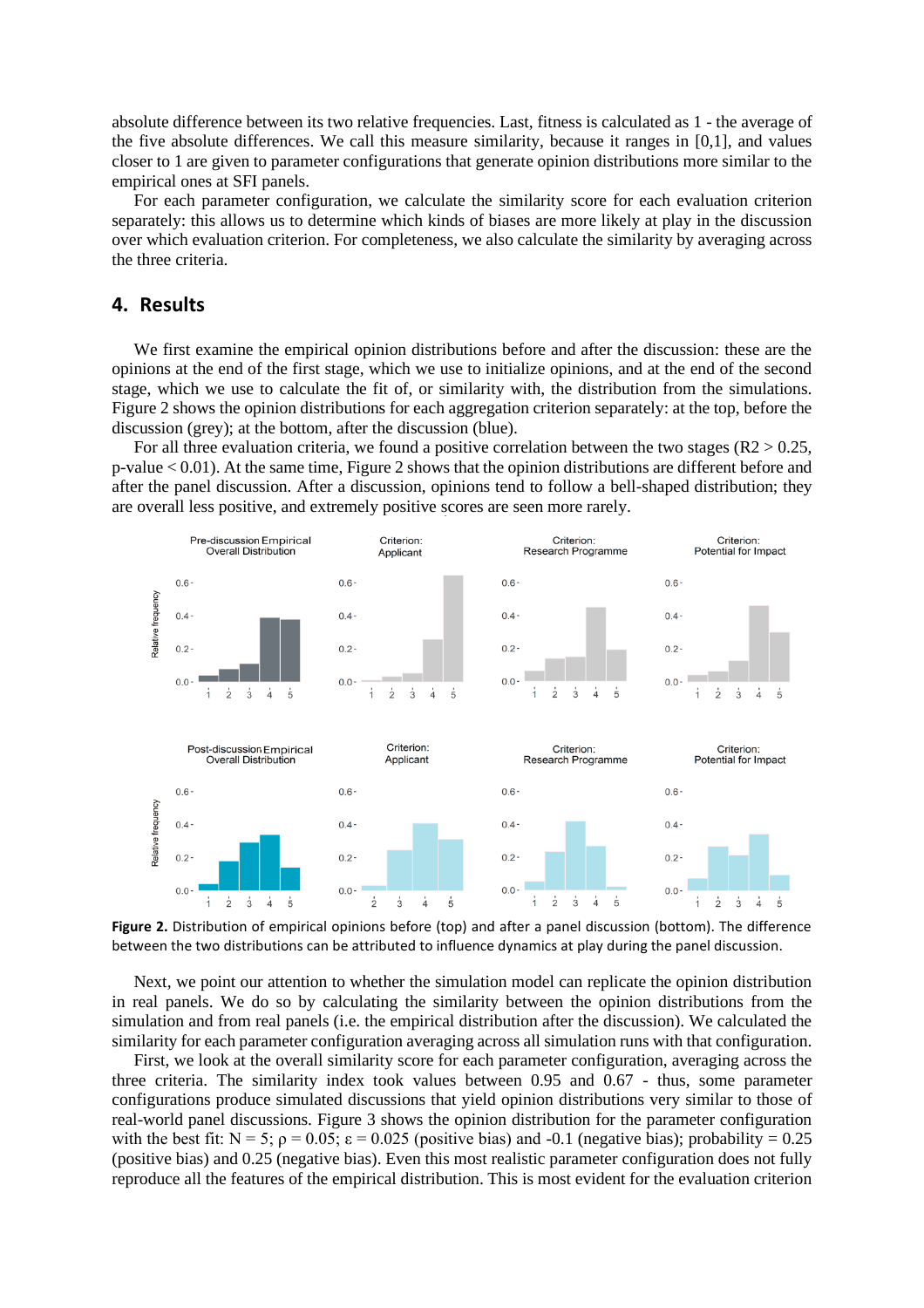"Potential for Impact'' (Figure 3, right-most histograms), for which the empirical distribution is bimodal and roughly symmetric, whereas the simulated distribution is bell-shaped and left-skewed.



**Figure 3.** Empirical (top) and simulated (bottom) opinion distribution. The simulated distribution shown is from the parameter configuration that most closely resembles the empirical distribution.

To generalize, we can inspect the parameter configurations that recorded the highest values of similarity and identify some patterns.

For instance, parameter configurations that generated the most realistic-looking (-alike?) distributions vary in number of reviewers (N) and strength of the panel chair ( $\rho$ ): this signals that these two factors might not play a significant role in the discussion dynamics. In fact, we find only negligible differences in average performance between parameter configurations that vary in N and ρ.

However, bias seem to have a much larger role for the accurate simulation of the empirical opinion distributions. We found that top-performing parameter configurations tend to have high values for negative bias (probability =  $\{0.25, 0.5\}$ ;  $\varepsilon = \{-0.1, -0.05\}$ ). By contrast, positive bias seems less important: among the 15 best-performing parameter configurations, we find roughly equal shares of high, mid and low levels of both positive bias probability and ε. In sum, simulation results suggest that the opinion distributions of panel discussions might be the result of assimilative influence and some form of negative biases, not necessarily in combination with positive biases.

Last, we inspect the similarity score of each parameter configuration for the three criteria separately. We observe two main differences between criteria. First, the criteria 'Applicant' and 'Research Programme' score about 0.98 on the similarity scale, whereas the criterion 'Potential for Impact' has lower values (≤0.95). Second, different criteria are best matched by different bias parameterizations: for example, we found that the empirical distribution for 'Research Programme', unlike the other criteria, is best reproduced by simulations with a strong panel chair role ( $p=0.05$ ), and predominantly negative bias. Overall, the results show that the model reproduces not only the macro-level distributions of the peer review process but also the micro-level characteristics of the individual criteria.

# **5. Conclusion and limitations**

Our study showcased the use of social simulation methods (such as ABM) to study social dynamics in social settings where, under uncertainty and under the effects of various biases, small groups seek some objective truth. We studied the discussion dynamics in peer review panels that attempted to find the true merit of each submission. Using a simulation model, we explored whether a combination of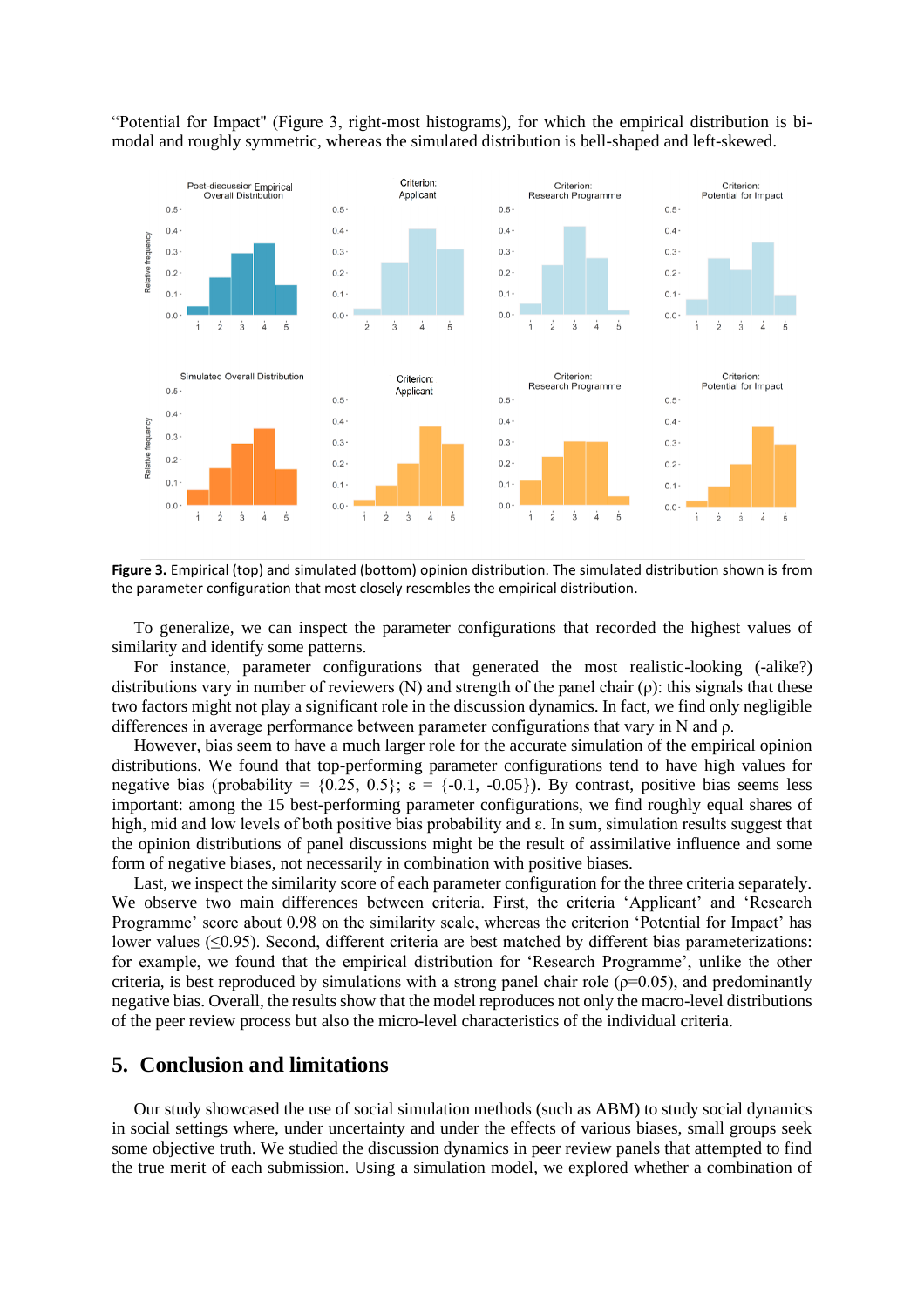assimilative influence and various kinds of biases could reproduce the opinion changes identified in real-world peer-review panels. To summarize, we found that (1) assimilative dynamics (consensusoriented, disagreement-reducing panel discussions) and some degree of negative bias against some proposals were compatible with the empirical opinion changes. Furthermore (2), we found that the distributions of reviewer opinions after panel discussions differed between criteria, and these differences might be the effect of different biases being at play.

Some limitations to our study are worth examining: on the one hand, these warn caution in interpreting and generalizing these results; on the other hand, they indicate further directions for followup work. A first limitation is that we have examined the effects of only one type of influence dynamics (assimilative influence). More realistically, multiple kinds of social influence dynamics might be at play in real-world panel discussions. Secondly, in the limited scope of this paper we explored only a small subset of the parameter space: this opens the possibility that other combinations of biases and conditions perform even better at replicating the empirical opinion changes in review panels. A third limitation concerns our calibration data and measurement instrument: our data was based on one research funding scheme provided by one research funding agency (Science Foundation Ireland) - ideally, our results need to be validated by (1) using data from other funding schemes, funding organizations, countries; (2) using a different operationalization of reviewer opinions.

Although peer review and ABM have not been part of the IR research landscape, we feel that the results of our project suggest new venues for exploring the intersection of complex information environments and collaborative information retrieval. Peer review could provide more opportunities for studying collaborative information seeking, the meanings of relevance, and the role of documents such as instructions, review forms, and proposals.

We conclude by highlighting a relevant aspect that our investigation has not explored. While our work has highlighted a possible link between evaluation criteria and types of bias, we have not considered the role of agents' demographic characteristics in the evaluation process. For instance, a reviewer's demographic attributes might correlate with particular types of biases by which their judgment might be influenced the most. The link between agent demographic and biases lends itself to the exploration in the simulation model, as thus offers another promising direction for future work.

#### **6. Acknowledgements**

This material is based upon works supported by the Science Foundation Ireland under Grant No.17/SPR/5319. We thank Prof. Kalpana Shankar for her advice during the preparation and revision of this article.

# **7. References**

- [1] Tamine, L., & Soulier, L. (2016, March). Collaborative information retrieval: Concepts, models and evaluation. In European Conference on Information Retrieval (pp. 885-888). Springer, Cham. Chicago
- [2] G. Golovchinsky, P. Qvarfordt, and J. Pickens. Collaborative Information Seeking. IEEE Computer, 42(3):47–51, 2009.
- [3] M. B. Twidale, D. M. Nichols, and C. D. Paice. Browsing is a Collaborative Process. Information Processing & Management (IP&M), 33(6):761–783, 1997.
- [4] Shah, C. (2016, July). Collaborative information seeking: art and science of achieving 1+ 1> 2 in IR. In Proceedings of the 39th International ACM SIGIR conference on Research and Development in Information Retrieval (pp. 1191-1194).
- [5] Langfeldt, L. (2004). Expert panels evaluating research: *Decision-making and sources of bias. Research Evaluation - RES EVALUAT*, 13, 51–62.<https://doi.org/10.3152/147154404781776536>
- [6] Lee, C.J. (2015) 'Commensuration Bias in Peer Review', *Philosophy of Science*, 82(5): 1272-83.
- [7] Langfeldt, L. (2001). The Decision-Making Constraints and Processes of Grant Peer Review, and Their Effects on the Review Outcome. *Social Studies of Science* - SOC STUD SCI, 31, 820–841.
- [8] Sunstein, C. R. (2009). *Going to extremes: How like minds unite and divide*. Oxford: Oxford University Press